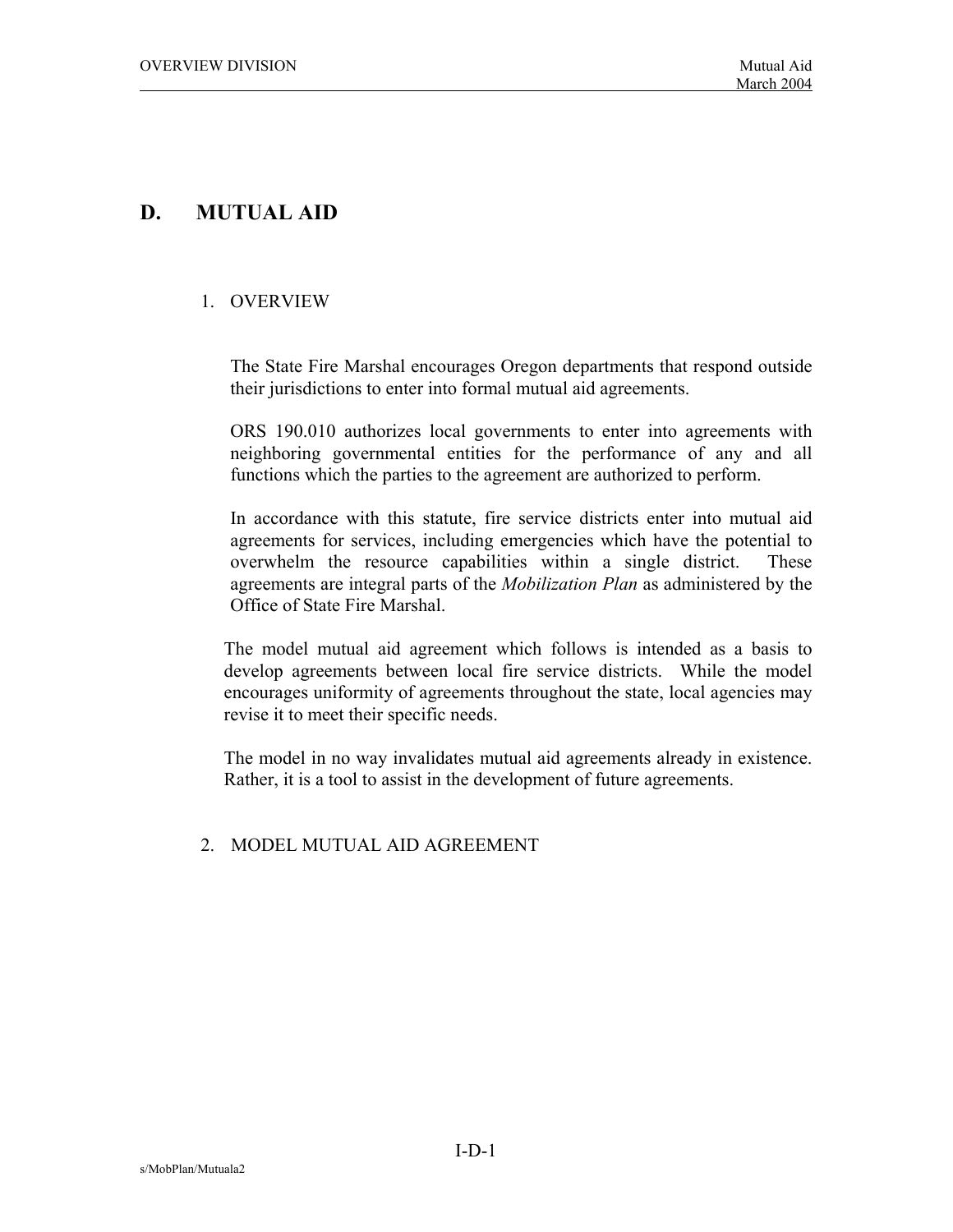#### **MODEL MUTUAL AID AGREEMENT**

*(Model only; may be revised to meet local needs)* 

#### 1.0 INTRODUCTION

WHEREAS, certain disasters have the potential of outstripping the capacity of any community to effectively protect life and property,

WHEREAS, the parties desire to combine and coordinate their resources for responses to disasters occurring in their jurisdictionds,

NOW, THEREFORE, under the authority of ORS Chapter 190, it is agreed between the parties as follows:

This Agreement shall be effective on the date signed by all parties, and shall be effective as to each additional party as provided in Section 18 of this Agreement, and is entered into for the purpose of securing to each party periodic emergency assistance for response to emergencies resulting from any cause.

### 2.0 AUTHORITY

 This Agreement is entered into under the authority granted to the parties by their respective charters and/or Oregon Revised Statutes (ORS). Further, ORS 190.010 authorizes units of local government to enter into written agreements with any other units of local government for the purpose of any and all functions and activities that the parties to the agreement, its officers or agencies, have authority to perform, and ORS 190.010 authorizes units of state and local governments to enter into agreements with each other to cooperate in the performance of their duties. Additionally, ORS Chapters 453, 476 and 401 authorize the State Fire Marshal and the Administrator of the Oregon Emergency Management to develop comprehensive statewide plans for the protection of life and property during disasters. This Agreement is intended to be consistent with, and supportive of, such state contingency plans.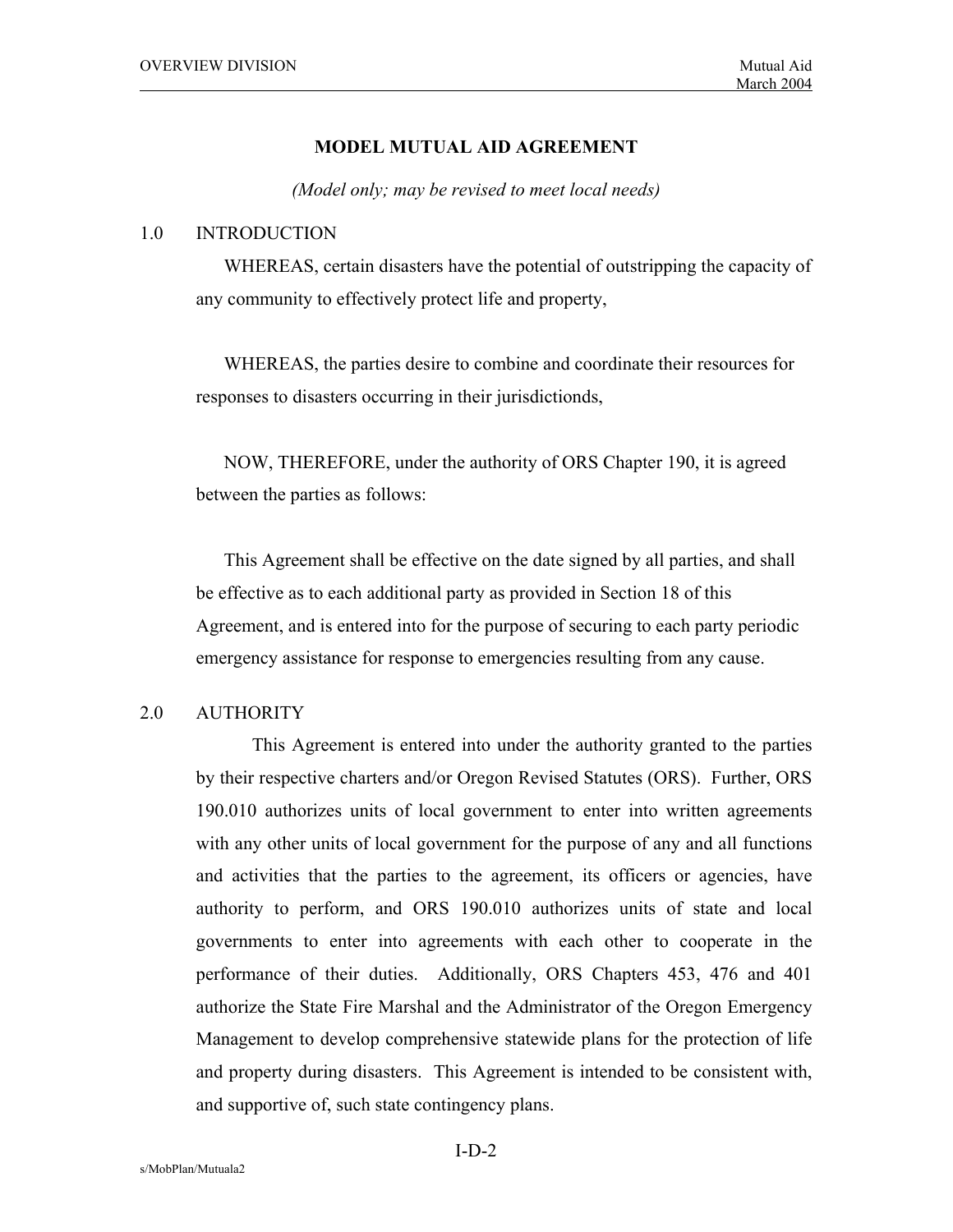### 3.0 SCOPE OF AGREEMENT

 This Agreement, being in conformance with the *Oregon Fire Service Mobilization Plan* as adopted by the State Fire Marshal, shall include the following types and kinds of mutual aid assistance, and operating terms and conditions.

 3.1 TYPE OF EQUIPMENT AND PERSONNEL. The parties hereto agree to provide to all other parties to this Agreement personnel and equipment as described in Attachment "A" which is incorporated herein by this reference. Further, the parties hereto recognize and agree that such personnel and equipment shall be periodically unavailable under this Agreement due to normal operating requirements. However, when any significant change occurs to the available equipment and/or personnel which shall last more than thirty (30) days, the party experiencing such change shall notify all other parties to this Agreement.

 3.2 GOOD FAITH. Each of the parties hereto agrees to attempt to furnish to a requesting party such assistance as the requesting party may deem reasonable and necessary to successfully abate an emergency in the requesting party's jurisdiction. Provided, however, that the party to whom the request is made shall have sole discretion to refuse such request if sending such assistance may lead to an unreasonable reduction in the level of protection within its jurisdiction, and provided further that a state or local agency may refuse a request for assistance if necessary to comply with any limitations on the use of dedicated funds by that agency.

 3.3 DISPATCHING. It is agreed by the parties hereto that mutual aid assistance, when to be sent, shall be dispatched promptly and that first response by the jurisdiction requesting assistance shall not be a prerequisite to a request for assistance under this Agreement.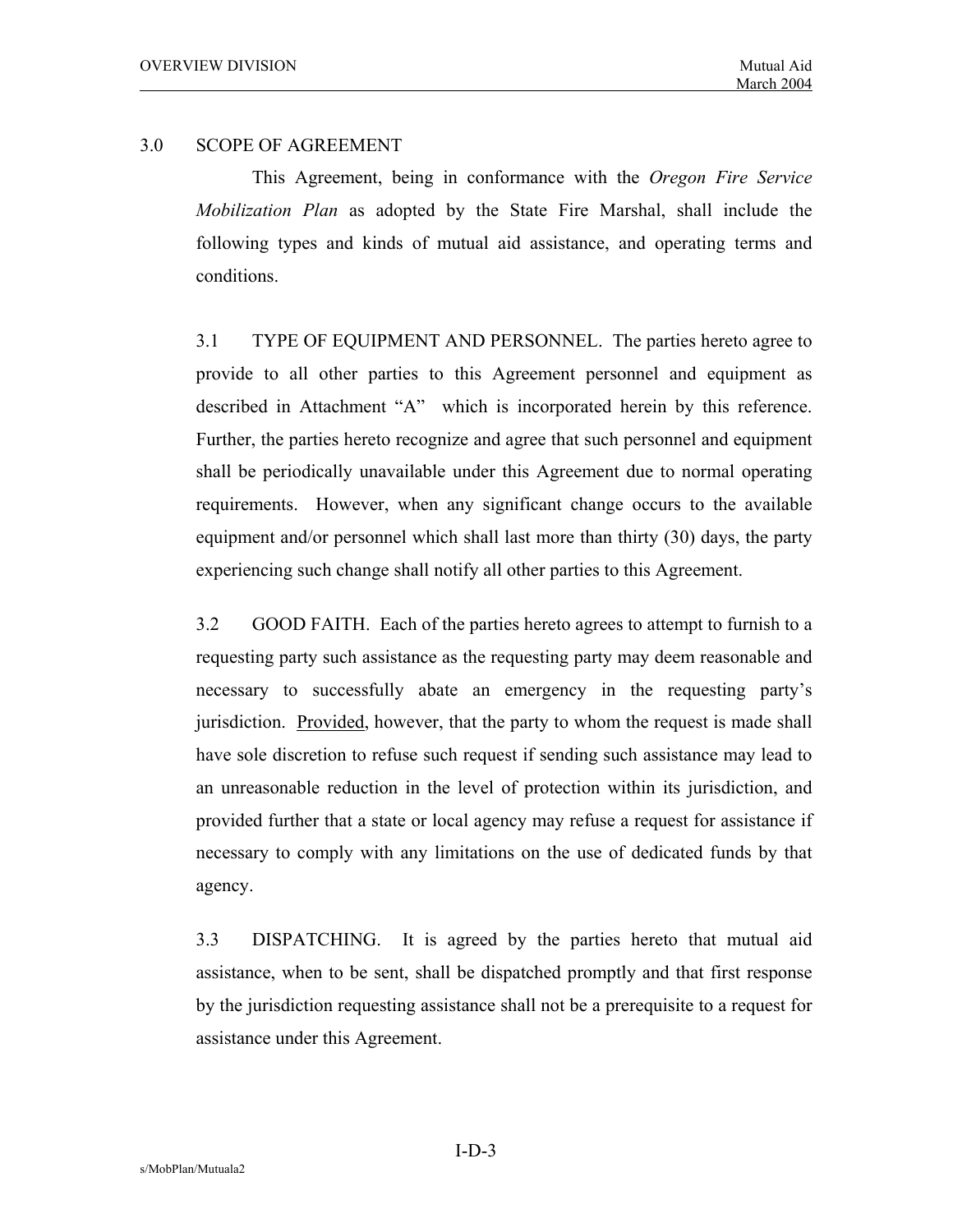3.4 SUPERVISION. When personnel and/or equipment are furnished under this Agreement, the agency having incident command responsibility for the incident shall have overall supervision of mutual aid personnel and equipment during the period such incident is still in progress. Provided, however, when officers from the requesting jurisdiction have not arrived at the scene of the incident, the commanding officer of the jurisdiction arriving first to provide mutual aid assistance shall be in command of the incident until relieved. Further, "supervision" as used in this section refers to conduct of the mission. Each person participating in the mission remains an employee of that person's employing agency and is subject to the personnel policies solely of that employing agency.

#### 4.0 WAIVERS

 4.1 GENERAL WAIVERS. Each party to this Agreement waives all claims against all other parties to this Agreement for compensation for any loss, damage, personal injury, or death occurring to personnel and/or equipment as a consequence of the performance of this Agreement.

 4.2 HOLD HARMLESS. Any requesting party shall, to the extent permitted by any applicable constitutional or Tort Claims Act limitation, save and hold harmless any responding party against any and all claims or actions brought against the responding party, arising out of the responding party's efforts, except to the extent that such claims or actions arise out of any willful misconduct or grossly negligent action on the part of the responding party.

 4.3 WORKERS' COMPENSATION. Each party to this Agreement agrees to provide workers' compensation insurance coverage to each of its employees and volunteers, and responding under this agreement recognizes that although overall incident command supervision will usually be provided by the jurisdiction in which the incident occurs, supervision of individual employees will be provided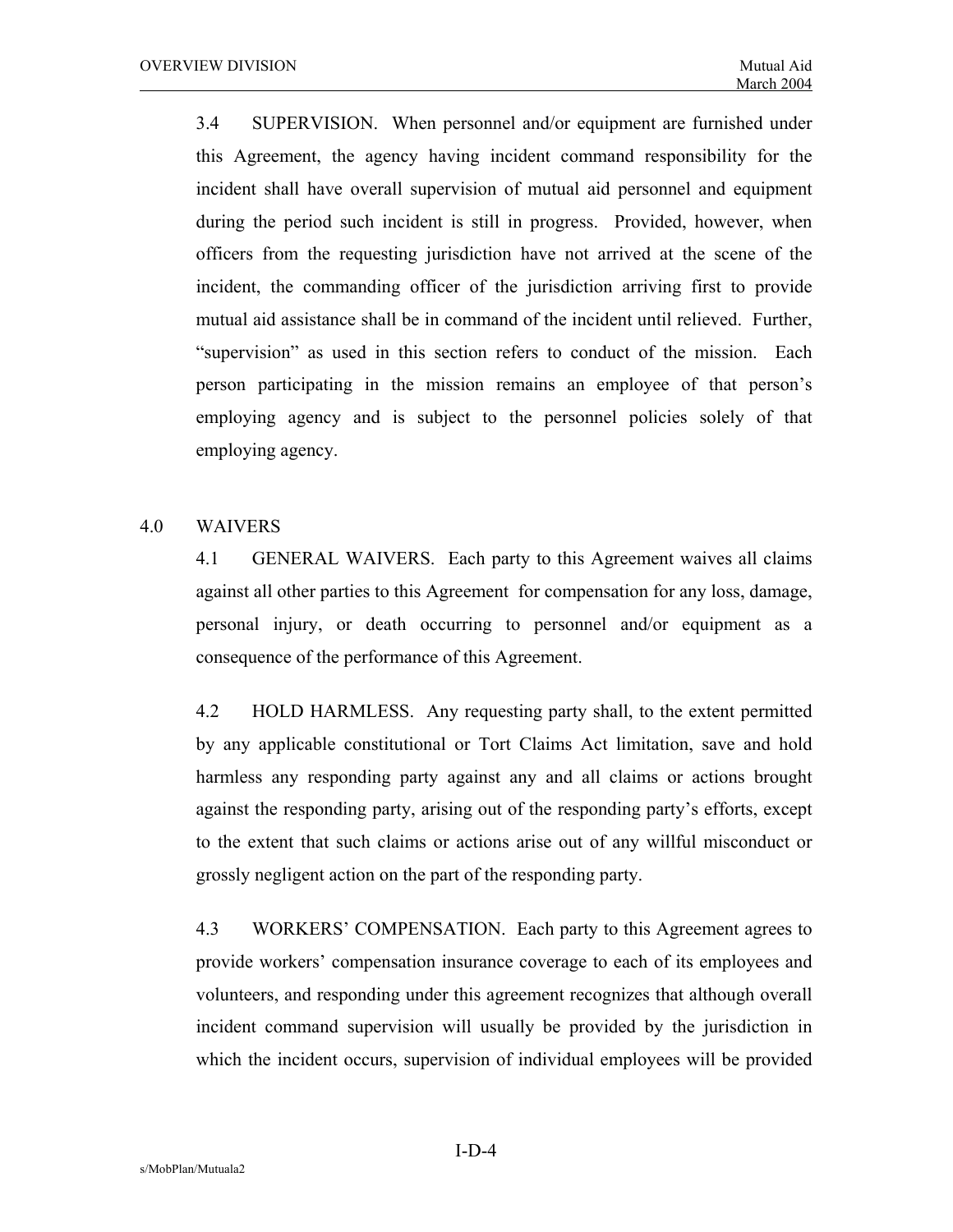by their regular supervisors. The intent of this provision is to prevent the creation of "special employer" relationships under Oregon workers' compensation law.

#### 5.0 REFUSALS TO PERFORM

This is a mutual aid agreement and it is assumed that all available assistance will generally be provided. Nothing, however, in this Agreement shall be construed to prevent a party to whom a request for assistance is made from refusing to respond when that is appropriate in its sole determination.

In addition, any responding party may refuse to perform any specific task when, in the sole determination of the responding party's commanding officer, response would create an unreasonable risk of danger to the responding party's employees and/or equipment or any third party.

#### 6.0 COMPENSATION

The parties agree that the personnel and equipment available under this agreement are roughly equivalent and agree that the availability and provision of such constitute consideration under this agreement.

### 7.0 TERMINATION

 Any party hereto may terminate this Agreement at any time by giving thirty (30) days' notice of the intention to do so to any and all other parties. Such notice shall be sent to the governing body of the other parties and a copy thereof to the chief of the department of the parties notified. This agreement will remain in effect so long as there are at least two parties remaining.

#### 8.0 EXTRA JURISDICTIONAL OPERATING AUTHORITY

 The parties hereto recognize and agree that ORS Chapters 190, 453, and 476 extend the powers and authorities of the parties herein beyond their regular jurisdictions when operating under this Agreement.

### 9.0 COST RECOVERY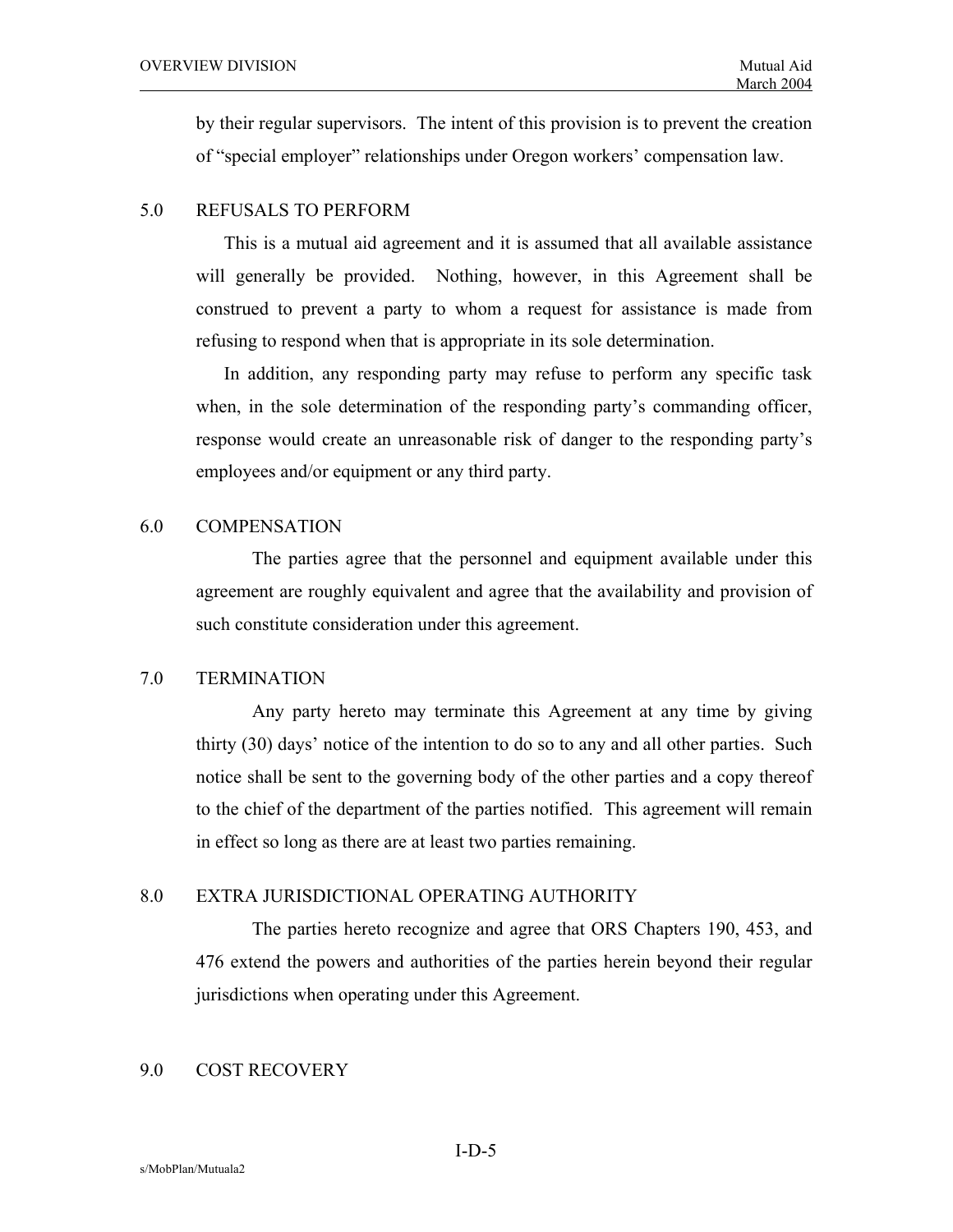The parties hereto agree that any cost recovery actions brought by responding jurisdictions under this Agreement against third parties shall be coordinated by the jurisdiction in which the incident giving rise to the response occurred.

### 10.0 RETIREMENT SYSTEM STATUS

 The parties hereto recognize and agree that under this Agreement public employee retirement benefits and social security benefits accrue in the manner prescribed by the employee's regular employment and are the responsibility of the regular employer as if the employee were performing the employee's regular duties. No additional benefits arise due to participation in assistance under this Agreement.

#### 11.0 ASSIGNMENTS/SUBCONTRACTS

 Except as expressly provided herein, the parties hereto recognize and agree not to assign, sell, transfer, subcontract or sublet rights, or delegate responsibilities under this Agreement, in whole or in part, without the prior written approval of the other parties hereto.

#### 12.0 SUCCESSORS IN INTEREST

 The provisions of this Agreement shall be binding upon and inure to the benefit of all other parties to the Agreement and the respective successors and assigns.

### 13.0 COMPLIANCE WITH GOVERNMENT REGULATIONS

 Each party to this Agreement agrees to comply with federal, state and local laws, codes, regulations, and ordinances applicable to the work performed under this Agreement.

#### 14.0 FORCE MAJEURE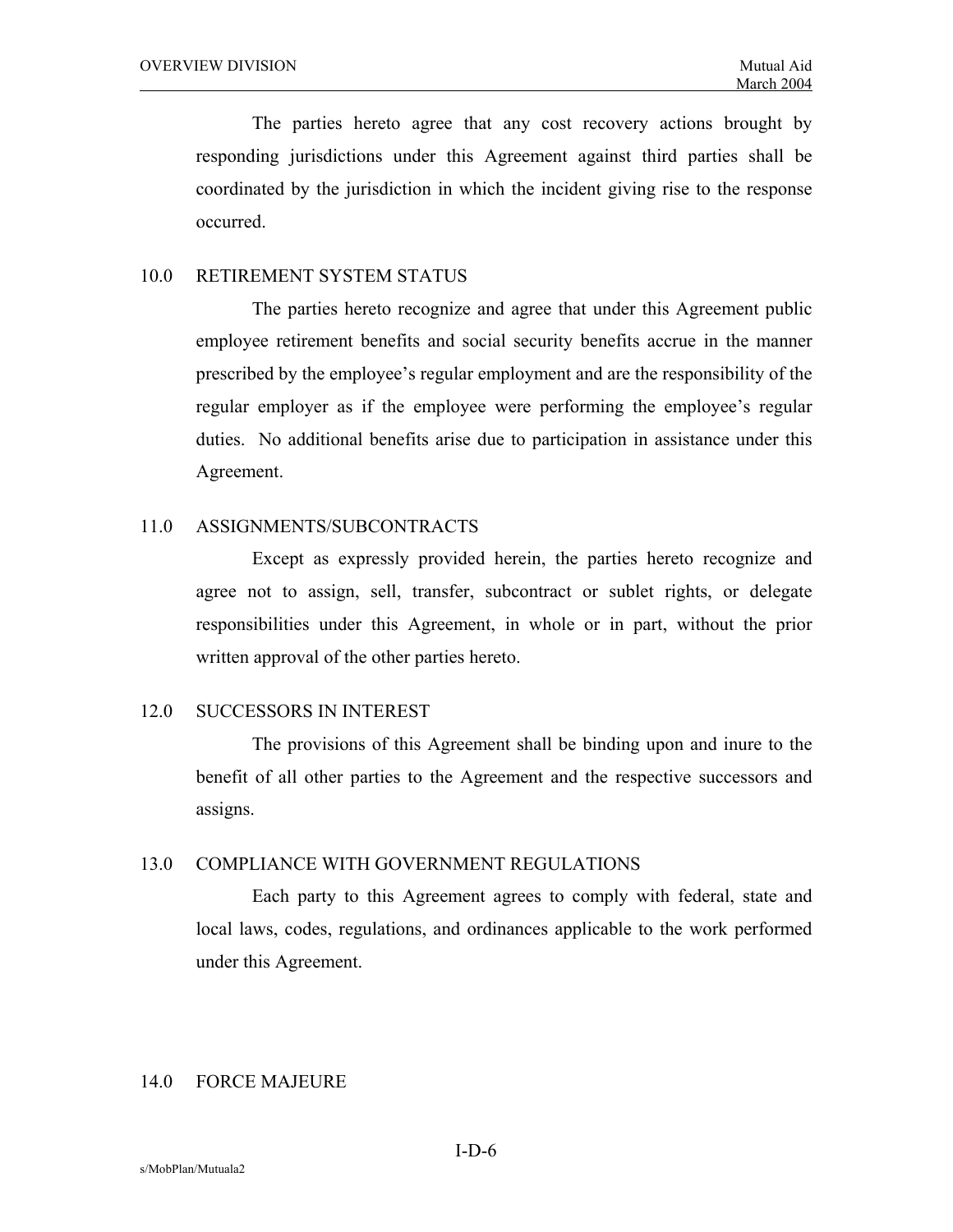No party to this Agreement shall be held responsible for delay or default caused by fires, riots, acts of God and/or war which is beyond the reasonable control of the parties.

### 15.0 SEVERABILITY

 If any provision of this Agreement is declared by a court having jurisdiction to be illegal or in conflict with any law, the validity of the remaining terms and provisions shall not be affected; the rights and obligations of the parties shall be construed and enforced as if the Agreement did not contain the particular provision held to be invalid.

#### 16.0 AMENDMENTS

 The terms and conditions of this Agreement shall not be waived, altered, modified, supplemented, or amended in any manner whatsoever without prior written approval of the parties hereto.

#### 17.0 DISPUTE RESOLUTION

 This Agreement shall be governed by and construed in accordance with the laws of the State of Oregon as interpreted by the Oregon courts. However, the parties may attempt to resolve any dispute arising under this Agreement by any appropriate means of dispute resolution, except binding arbitration.

#### 18.0 SIGNATURES

The undersigned warrant and represent that they are duty authorized to bind the agency represented by the undersigned as a party to this Agreement, and that the agency represented by the undersigned as a party to this Agreement, and that the agency represented by the undersigned is authorized to participate in and carry out the functions required by this Agreement.

All signatures shall be executed in counterparts, using the form appearing on the next page hereto or another substantially in that form.